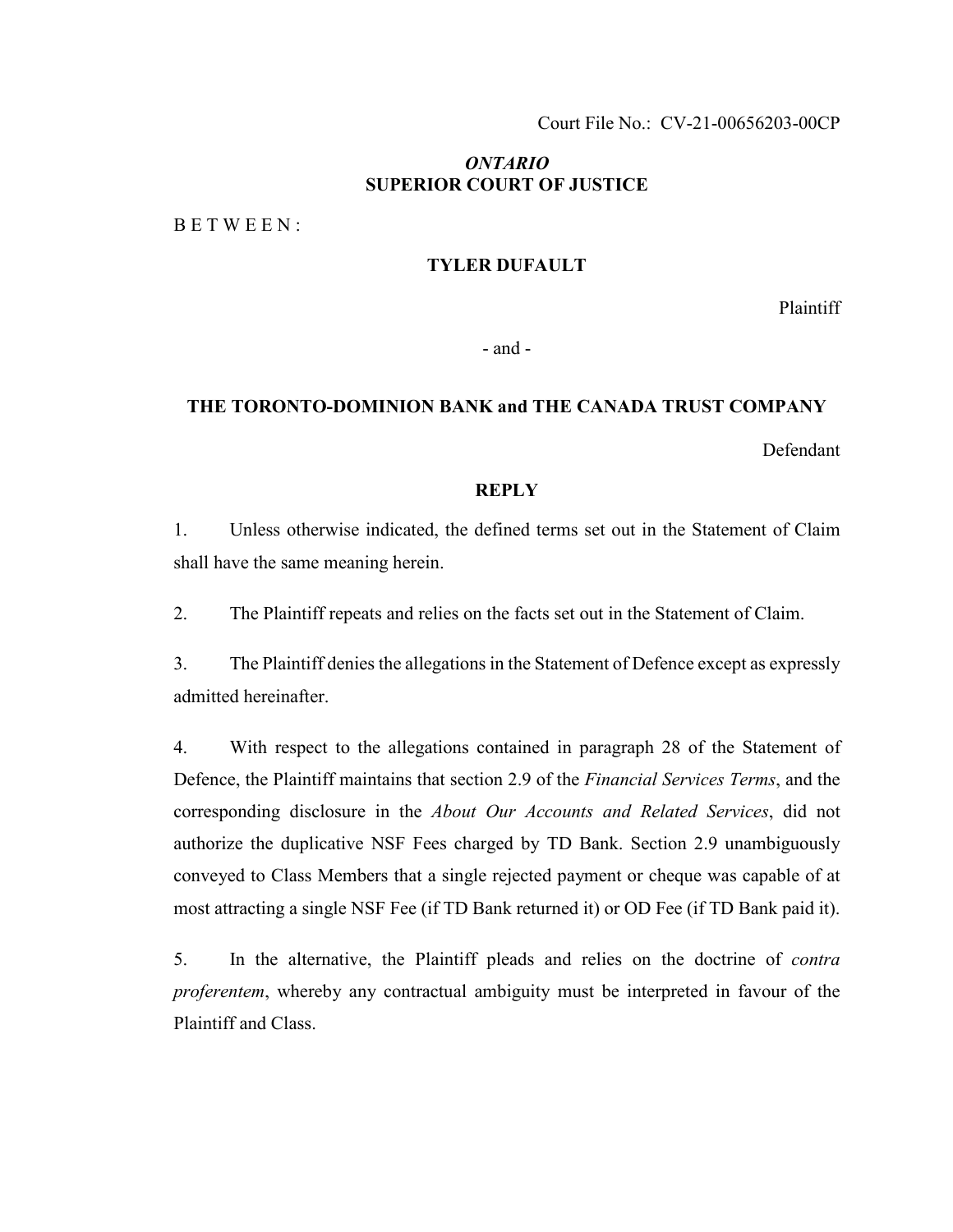6. With respect to the allegations contained in paragraphs 29-31 of the Statement of Defence, the Plaintiff maintains that section 2.7 of the Terms (the "**Verification Clause**") does not apply to duplicative NSF Fees.

7. The Verification Clause states:

You are responsible for reviewing your Records. You must report to us **Account errors and unauthorized transactions** within 30 days from when you are deemed to have received your Records… [Emphasis added.]

8. The Verification Clause does not refer to duplicative NSF Fees. Further, the terms "Account errors" and "unauthorized transactions" are not defined in the Verification Clause or elsewhere in the Terms. Nor does a plain reading make it clear that they include duplicative fees.

9. TD Bank, as the sole drafter of the Verification Clause, which formed part of its standard form contract with the Plaintiff and Class, was free to include a specific definition, elaboration, or other clarification of these terms in the Verification Clause if it wished to do so. TD Bank also could have included "fees" along with error and transactions, but did not do so.

10. It is not self-evident that duplicative NSF Fees fall within the ordinary meaning of the term "Account errors" or "unauthorized transactions". The Plaintiff understood that PayPal's resubmission for payment on December 7, 2020 of his initial payment attempt on December 2, 2020 (the "**December 7th Transaction**") was a transaction authorized pursuant to the terms of his contract with PayPal, and that the duplicative NSF Fee he incurred on the December  $7<sup>th</sup>$  Transaction was a fee – which was separate, though associated with PayPal's authorized transaction.

11. As drafted, the Verification Clause is at most ambiguous as to whether it applies to duplicative NSF Fees and therefore must be construed strictly against TD Bank in accordance with doctrine of *contra proferentem*.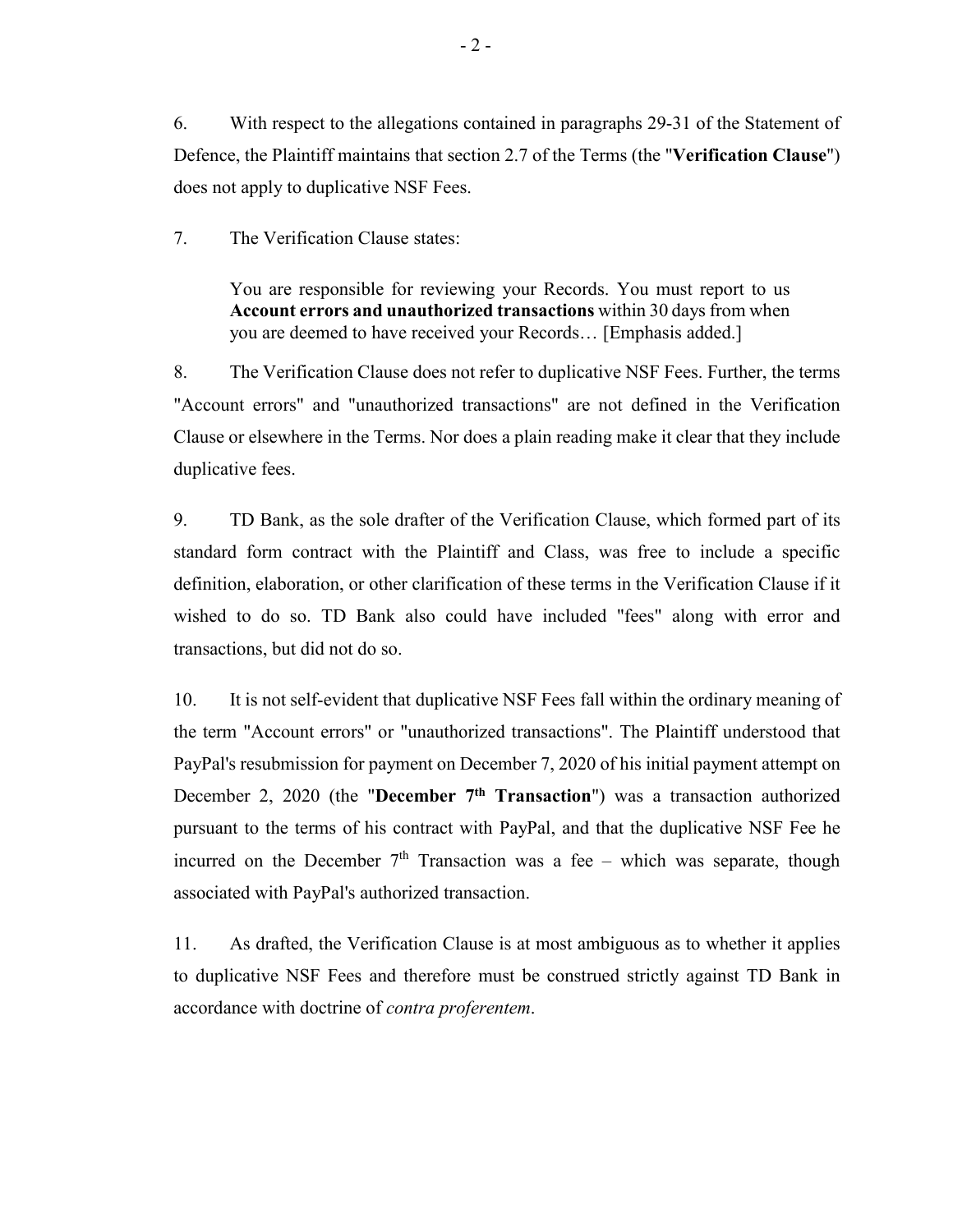12. Additionally, and in the alternative, the Plaintiff pleads and relies on the doctrine of unconscionability, whereby the Court may decline to enforce improvident bargains formed in situations of inequality of bargaining power.

13. At all material times, there existed a self-evident inequality of bargaining power between TD Bank (a large retail banking institution) and Mr. Dufault (an underemployed graphic artist). The Plaintiff and Class were powerless to negotiate the Terms, which were part of a standard form contract of adhesion with an institution operating within a statesanctioned oligopoly over necessary services.

14. No reasonable person who had understood and appreciated the Defendant's proposed interpretations of sections 2.7 and 6.1 of the Terms would have agreed to them, and it would be unconscionable to allow TD Bank collect fees in direct violation of the Terms and then be entitled to keep those fees simply because the Plaintiff did not request a refund within an arbitrarily set timeline.

15. The Plaintiff pleads that if the Defendant's interpretation of sections 2.7 and 6.1 of the Terms is correct, those provisions should be set aside and rendered unenforceable.

16. In reply to paragraphs 20-26 of the Statement of Defence, the Plaintiff denies that TD Bank is does not posses the data necessary to enable it to determine whether a payment is a "new" payment or a re-presentment of a previously returned payment request.

17. In the alternative, the Plaintiff denies that TD Bank is unable to acquire the data necessary to distinguish between multiple attempts by a payee to process the same payment. Similar retail banks, such as JPMorgan Chase Bank, have policies and/or practices of not charging multiple NSF Fees on a re-presented payment and possess the payments data required to distinguish between multiple attempts by a payee to process the same payment.

18. In the further alternative, the Plaintiff pleads that TD Bank ought to maintain the data necessary to enable it to determine whether a payment is a "new" payment or a representment of a previously returned payment request. Payments Canada's ACSS Rules and Payments Standards merely prescribe the minimum standards for what data can and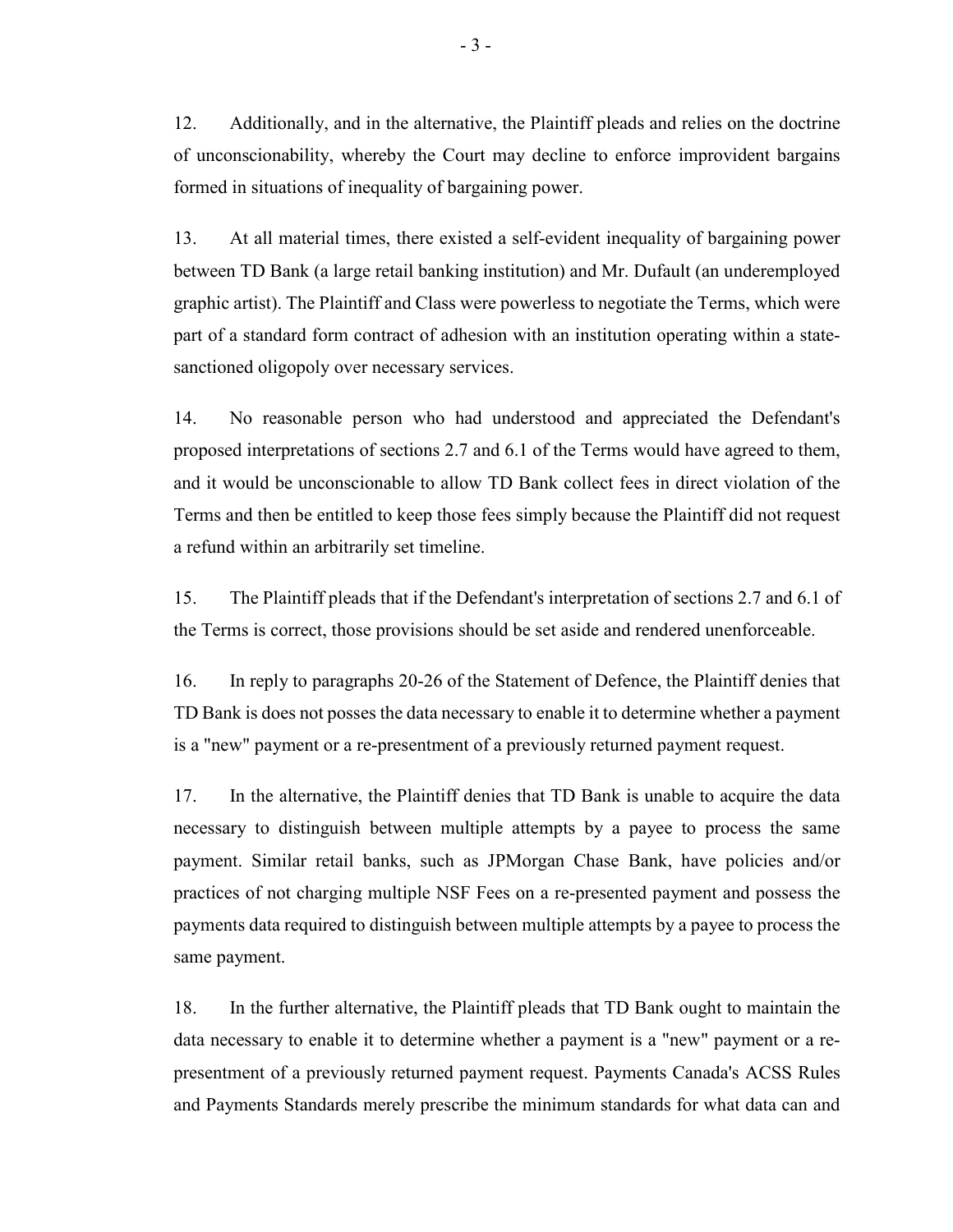must be coded for every transaction. Beyond what is prescribed by regulation, TD Bank ought to maintain any and all additional data – including such data that would enable it to know whether a payment request is the same or different from a prior one that was already returned – required to fulfil its contractual obligations with its depositors pursuant to the Terms.

October 5, 2021 Koskie Minsky LLP 20 Queen Street West, Suite 900, Box 52 Toronto, ON M5H 3R3

> Celeste Poltak LS#: 46207A **cpoltak@kmlaw.ca** Tel: 416-595-2701 Fax: 416-204-2909

Adam Tanel LS#: 61715D **atanel@kmlaw.ca** Tel: 416-595-2072 Fax: 416-204-4922

**Lawyers for the Plaintiff**

## TO: **MCCARTHY TETRAULT LLP**

Suite 5300, P.O. Box 48 Toronto Dominion Tower Toronto, ON M5K 1E6

**Christine Lonsdale** LSO #44787S [clonsdale@mccarthy.ca](mailto:clonsdale@mccarthy.ca) Tel: 416-601-8019

**Adam Ship** LSO #55973P [aship@mccarthy.ca](mailto:aship@mccarthy.ca)

Tel: 416-601-7731

# **Adriana Forest** LSO #77307W

[aforest@mccarthy.ca](mailto:aforest@mccarthy.ca) Tel: 416-601-868-0673 Fax: 416-868-0673

**Lawyers for the Defendants**